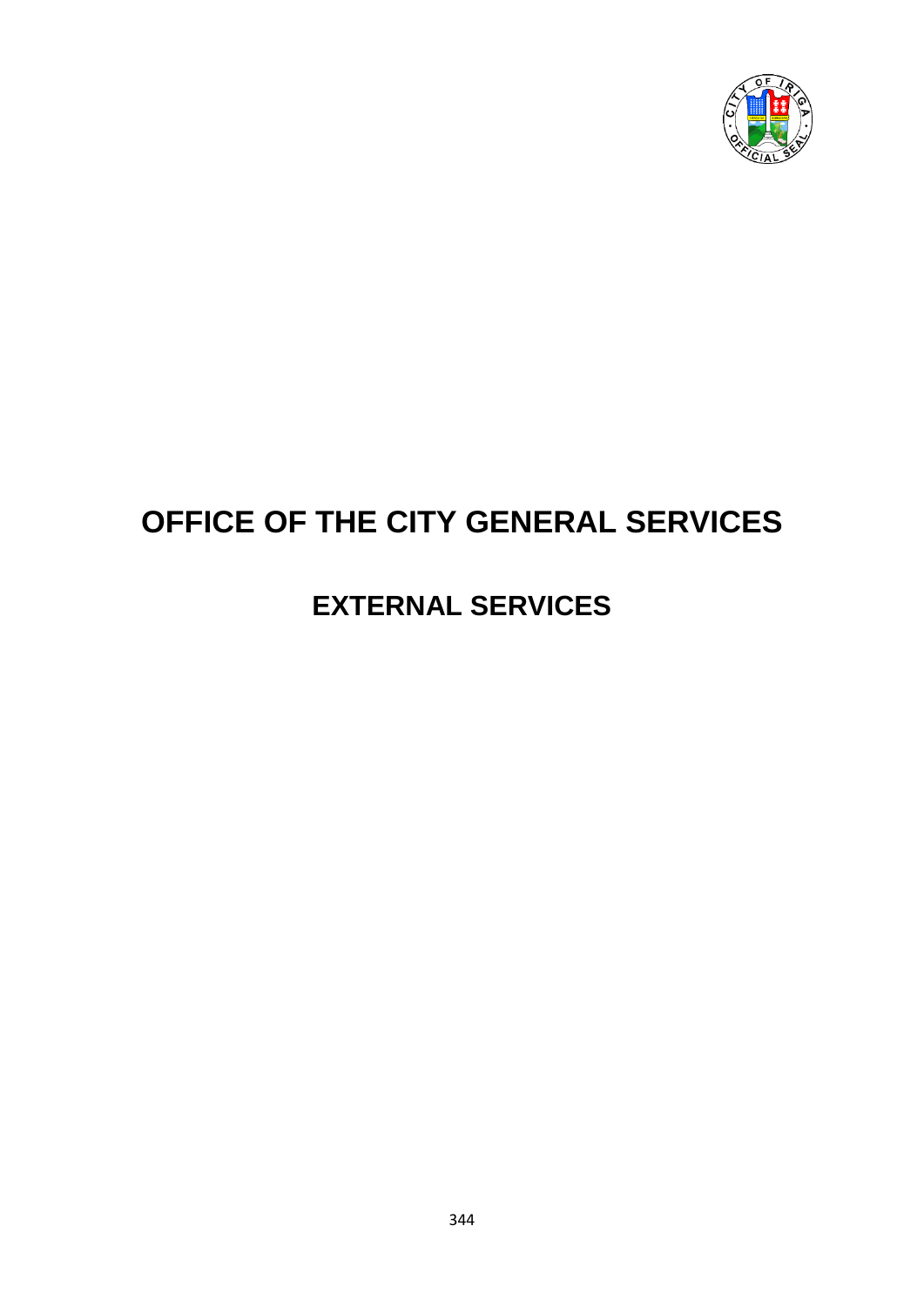

### **1. COLLECTION OF GARBAGE WASTE AND CLEAN-UP DRIVE SERVICES**

Clean-Up Drive/Residual waste collection within the area of coverage including Central Business District shall abide with the Rules and Regulations of RA 9003 to ensure proper waste disposal for the protection of Environment. People's participation are enjoined.

| <b>Office or Division:</b>                                                     | Office of the City General Services Officer                                                                                                                                                                                                                                         |                                  |                                                                          |                                                                                                                         |  |
|--------------------------------------------------------------------------------|-------------------------------------------------------------------------------------------------------------------------------------------------------------------------------------------------------------------------------------------------------------------------------------|----------------------------------|--------------------------------------------------------------------------|-------------------------------------------------------------------------------------------------------------------------|--|
| <b>Classification:</b>                                                         | Simple                                                                                                                                                                                                                                                                              |                                  |                                                                          |                                                                                                                         |  |
| <b>Type of</b><br><b>Transaction:</b>                                          | G2C - Government to Client                                                                                                                                                                                                                                                          |                                  |                                                                          |                                                                                                                         |  |
| Who may avail:                                                                 | All                                                                                                                                                                                                                                                                                 |                                  |                                                                          |                                                                                                                         |  |
| <b>CHECKLIST OF REQUIREMENTS</b>                                               |                                                                                                                                                                                                                                                                                     |                                  | <b>WHERE TO SECURE</b>                                                   |                                                                                                                         |  |
| 1. Schedule of Collection and letter<br>request                                |                                                                                                                                                                                                                                                                                     |                                  | <b>City General Services Office</b>                                      |                                                                                                                         |  |
| <b>CLIENT STEPS</b>                                                            | <b>AGENCY</b><br><b>ACTIONS</b>                                                                                                                                                                                                                                                     | <b>FEES TO</b><br><b>BE PAID</b> | <b>PROCESSING</b><br><b>TIME</b>                                         | <b>PERSON</b><br><b>RESPONSIBLE</b>                                                                                     |  |
| 1. Client/s register in<br>the office logbook for<br><b>Client Information</b> | 1. Assist the client<br>to register in the<br>office logbook.                                                                                                                                                                                                                       | <b>None</b>                      | 1 minute                                                                 | Officer of the day<br>assigned<br>(Office of the City<br><b>General Services</b><br>Officer)                            |  |
| 2. Submit the letter<br>request.                                               | 2. Received the<br>letter request<br>2.1. Indorse the<br>letter to<br>Administrative<br>Officer then<br>forward to GSO<br>Head for its<br>approval.<br>2.2. Once the<br>request approved<br>same will be<br>indorsed to Solid<br>Waste<br>Management<br>Section for its<br>actions. | <b>None</b>                      | 10 minutes                                                               | Administrative Officer<br>$\mathsf{V}$<br>(Office of the City<br><b>General Services</b><br>Officer)                    |  |
| 3. Wait for the<br>approval of the<br>request and/or follow<br>up if needed.   | 3. Action upon its<br>approval.                                                                                                                                                                                                                                                     | None                             | 10 minutes $-1$<br>day depending<br>on the<br>area/site of<br>collection | <b>General Construction</b><br>and Maintenance<br>Foreman<br>(Office of the City<br><b>General Services</b><br>Officer) |  |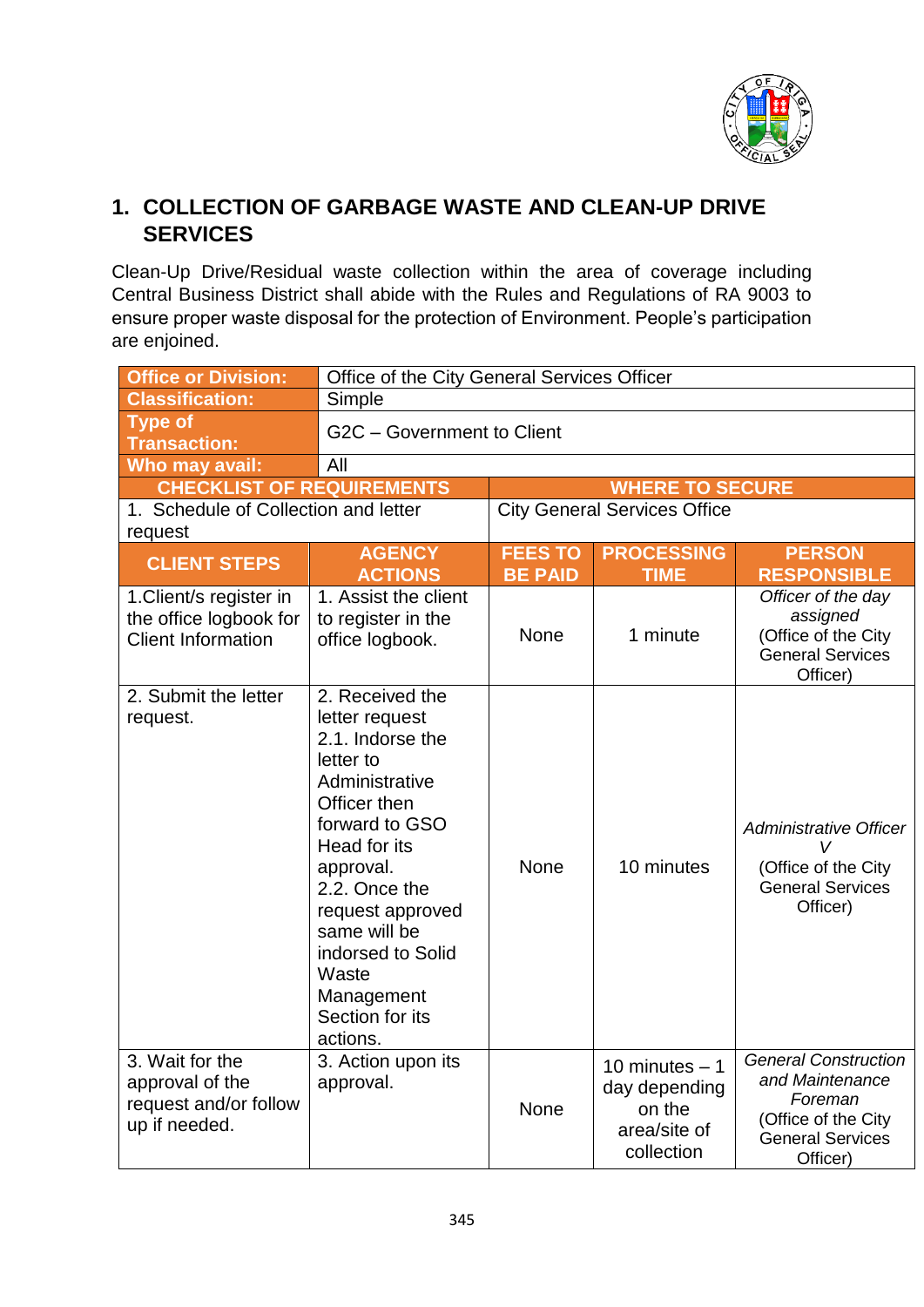

| 4. Acknowledgement   4. Action taken.<br>of the request<br>granted |              | <b>None</b> | 3 minutes                      | <b>General Construction</b><br>and Maintenance<br>Foreman<br>(Office of the City<br><b>General Services</b><br>Officer) |
|--------------------------------------------------------------------|--------------|-------------|--------------------------------|-------------------------------------------------------------------------------------------------------------------------|
|                                                                    | <b>TOTAL</b> |             | 1 Day and 14<br><b>Minutes</b> |                                                                                                                         |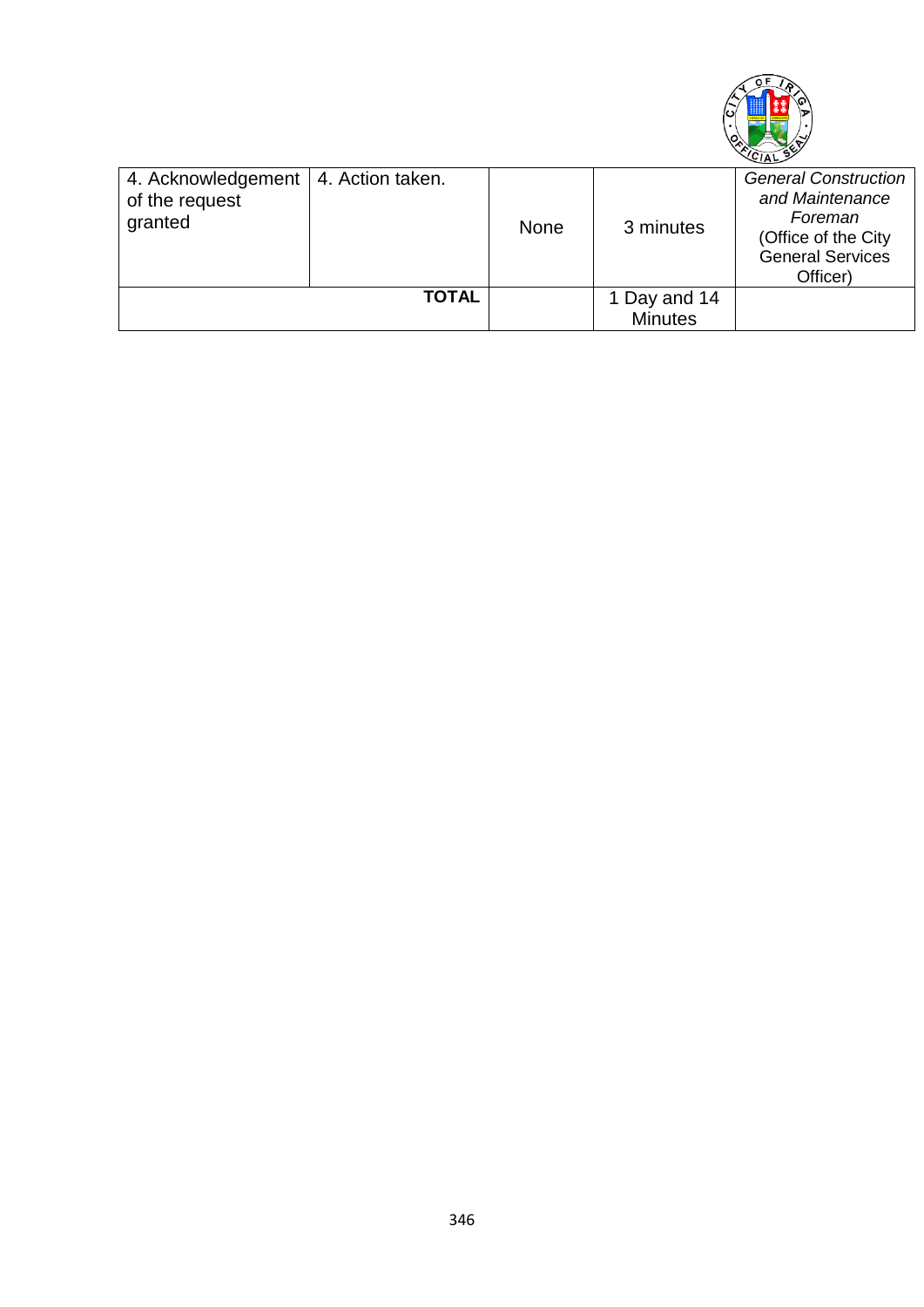

## **4. CONDUCT RA 9003 ORIENTATION**

Information Education Campaign on RA 9003 or Ecological Solid Waste Management are being undertaken to different schools and barangays within Iriga City to promote awareness on the issues and concern relative to proper waste management and its disposal for Environmental Protection.

| <b>Office or Division:</b>                                                                                 | Office of the City General Services Officer                                       |                                  |                                     |                                                                                                |
|------------------------------------------------------------------------------------------------------------|-----------------------------------------------------------------------------------|----------------------------------|-------------------------------------|------------------------------------------------------------------------------------------------|
| <b>Classification:</b>                                                                                     | Simple                                                                            |                                  |                                     |                                                                                                |
| <b>Type of</b>                                                                                             | G2C - Government to Client                                                        |                                  |                                     |                                                                                                |
| <b>Transaction:</b>                                                                                        |                                                                                   |                                  |                                     |                                                                                                |
| Who may avail:                                                                                             | All                                                                               |                                  |                                     |                                                                                                |
| <b>CHECKLIST OF REQUIREMENTS</b>                                                                           |                                                                                   |                                  | <b>WHERE TO SECURE</b>              |                                                                                                |
| 1. Letter request                                                                                          |                                                                                   |                                  | <b>City General Services Office</b> |                                                                                                |
| <b>CLIENT STEPS</b>                                                                                        | <b>AGENCY</b><br><b>ACTIONS</b>                                                   | <b>FEES TO</b><br><b>BE PAID</b> | <b>PROCESSING</b><br><b>TIME</b>    | <b>PERSON</b><br><b>RESPONSIBLE</b>                                                            |
| 1. Client/s register in<br>the office logbook for<br><b>Client Information</b>                             | 1. Assist the client<br>to register in the<br>office logbook.                     | None                             | 2 minutes                           | Officer of the Day<br>(Office of the City<br><b>General Services</b><br>Officer)               |
| 2. Submit the letter<br>request for<br><b>Information Education</b><br>Campaign (IEC) on<br><b>RA 9003</b> | 2. Received the<br>letter request and<br>forward to the<br>personnel<br>concerned | <b>None</b>                      | 3 minutes                           | Clerk/Receiving<br><b>Clerk</b><br>(Office of the City<br><b>General Services</b><br>Officer)  |
| 3. Wait for the<br>confirmation of the<br>letter request                                                   | 3. Approval of<br>letter request.                                                 | None                             | 10 minutes                          | <b>Administrative Aide</b><br>VI<br>(Office of the City<br><b>General Services</b><br>Officer) |
| 4. Acknowledgement<br>of the services<br>rendered                                                          | 4. Orientation<br>Proper as<br>scheduled<br><b>TOTAL</b>                          | None                             | 15 minutes                          | <b>Administrative Aide</b><br>VI<br>(Office of the City<br><b>General Services</b><br>Officer) |
|                                                                                                            |                                                                                   | 30 Minutes                       |                                     |                                                                                                |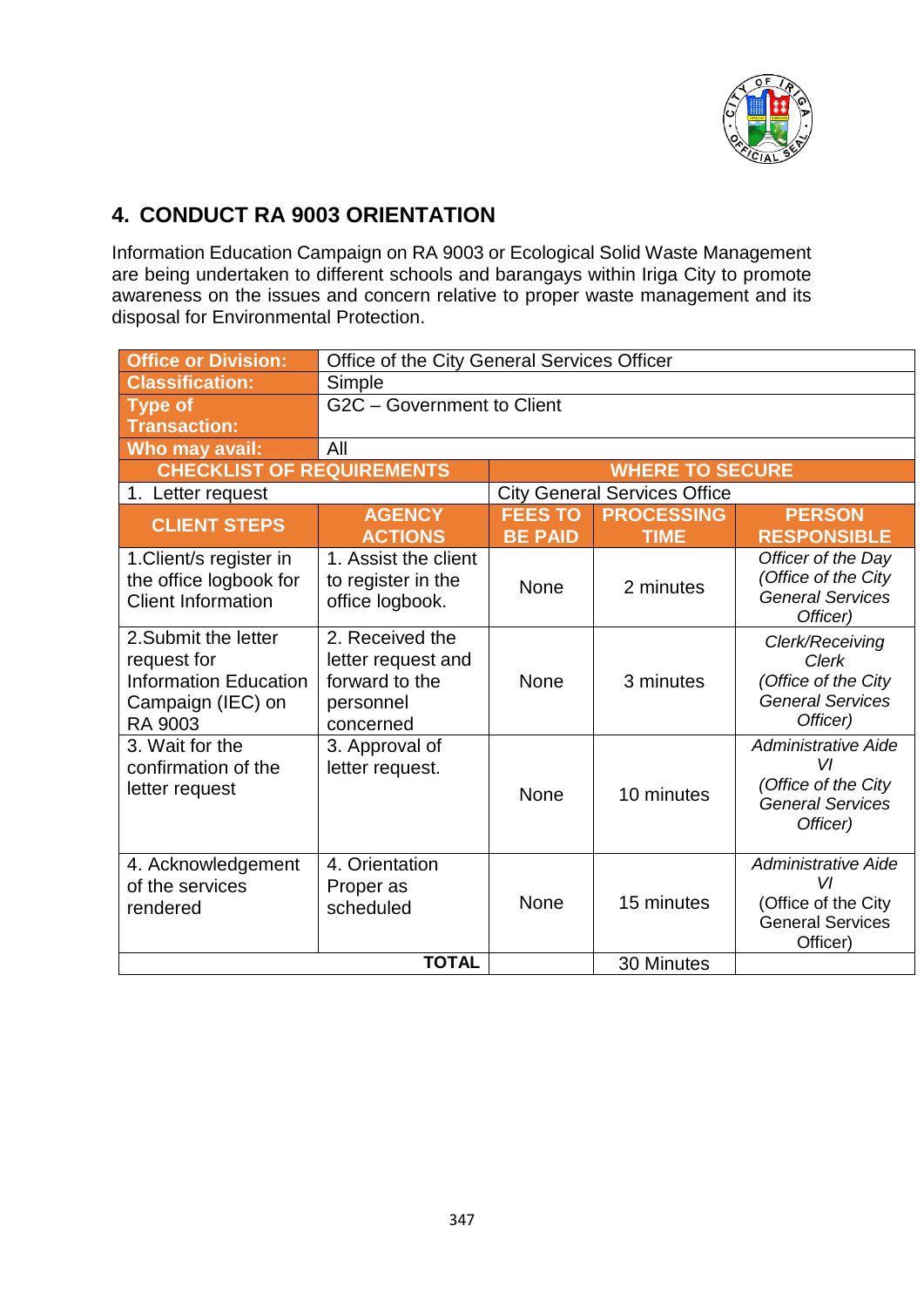

# **3. ISSUANCE OF GARBAGE CLEARANCE**

Business establishments/Trimobile Operators seeking for the approval of Garbage Clearance are required to have garbage receptacles in their trimobile and be aware of the City Ordinance 2012-12 (Anti-Plastic) which aim to protect our environment.

| <b>Office or Division:</b>                                                                                                    | Office of the City General Services Officer                                                                                                                                                                                                                   |                                                                                          |                                  |                                                                                                |
|-------------------------------------------------------------------------------------------------------------------------------|---------------------------------------------------------------------------------------------------------------------------------------------------------------------------------------------------------------------------------------------------------------|------------------------------------------------------------------------------------------|----------------------------------|------------------------------------------------------------------------------------------------|
| <b>Classification:</b>                                                                                                        | Simple                                                                                                                                                                                                                                                        |                                                                                          |                                  |                                                                                                |
| <b>Type of</b>                                                                                                                | G2C - Government to Client                                                                                                                                                                                                                                    |                                                                                          |                                  |                                                                                                |
| <b>Transaction:</b>                                                                                                           |                                                                                                                                                                                                                                                               |                                                                                          |                                  |                                                                                                |
| Who may avail:<br>All                                                                                                         |                                                                                                                                                                                                                                                               |                                                                                          |                                  |                                                                                                |
| <b>CHECKLIST OF REQUIREMENTS</b>                                                                                              |                                                                                                                                                                                                                                                               | <b>WHERE TO SECURE</b>                                                                   |                                  |                                                                                                |
| 1. Garbage Receptacle (Trimobile and<br><b>Business Establishments)</b>                                                       |                                                                                                                                                                                                                                                               | <b>Operators and Business Owners</b>                                                     |                                  |                                                                                                |
|                                                                                                                               |                                                                                                                                                                                                                                                               |                                                                                          |                                  |                                                                                                |
| <b>CLIENT STEPS</b>                                                                                                           | <b>AGENCY</b><br><b>ACTIONS</b>                                                                                                                                                                                                                               | <b>FEES TO</b><br><b>BE PAID</b>                                                         | <b>PROCESSING</b><br><b>TIME</b> | <b>PERSON</b><br><b>RESPONSIBLE</b>                                                            |
| 1. Client/s registers in<br>the office logbook for<br>client Information.                                                     | 1. Assist the client<br>to register in the<br>office logbook.                                                                                                                                                                                                 | None                                                                                     | 1 minute                         | Officer of the Day<br>(Office of the City<br><b>General Services</b><br>Officer)               |
| 2. Present the<br>application form for<br>garbage clearance<br>(Trimobile/Business<br>Establishment)                          | 2. Receive and<br>record the<br>application for<br>garbage<br>clearance.                                                                                                                                                                                      | <b>None</b>                                                                              | 3 minutes                        | <b>Administrative Aide</b><br>VI<br>(Office of the City<br><b>General Services</b><br>Officer) |
| 3. Present the<br><b>Trimobile/Business</b><br><b>Establishments for</b><br>inspection (Presence<br>of Garbage<br>Receptacle) | 3. Inspect the<br>trimobile/business<br>establishments of<br>the presence of<br>garbage<br>receptacle.<br>3.1. Verify or<br>check payment for<br>garbage fee.<br>3.2. Indorse the<br>documents for<br>signature of the<br><b>General Services</b><br>Officer. | Payment<br>for<br>garbage<br>Fee<br>incorporat<br>ed at<br>business<br>permit<br>charges | 10 minutes                       | <b>Administrative Aide</b><br>VI<br>(Office of the City<br><b>General Services</b><br>Officer) |
| 4. Sign at the office<br>release logbook.                                                                                     | 4. Assist the client<br>to sign at the<br>release logbook.                                                                                                                                                                                                    | <b>None</b>                                                                              | 1 minute                         | <b>Administrative Aide</b><br>VI<br>(Office of the City<br><b>General Services</b><br>Officer) |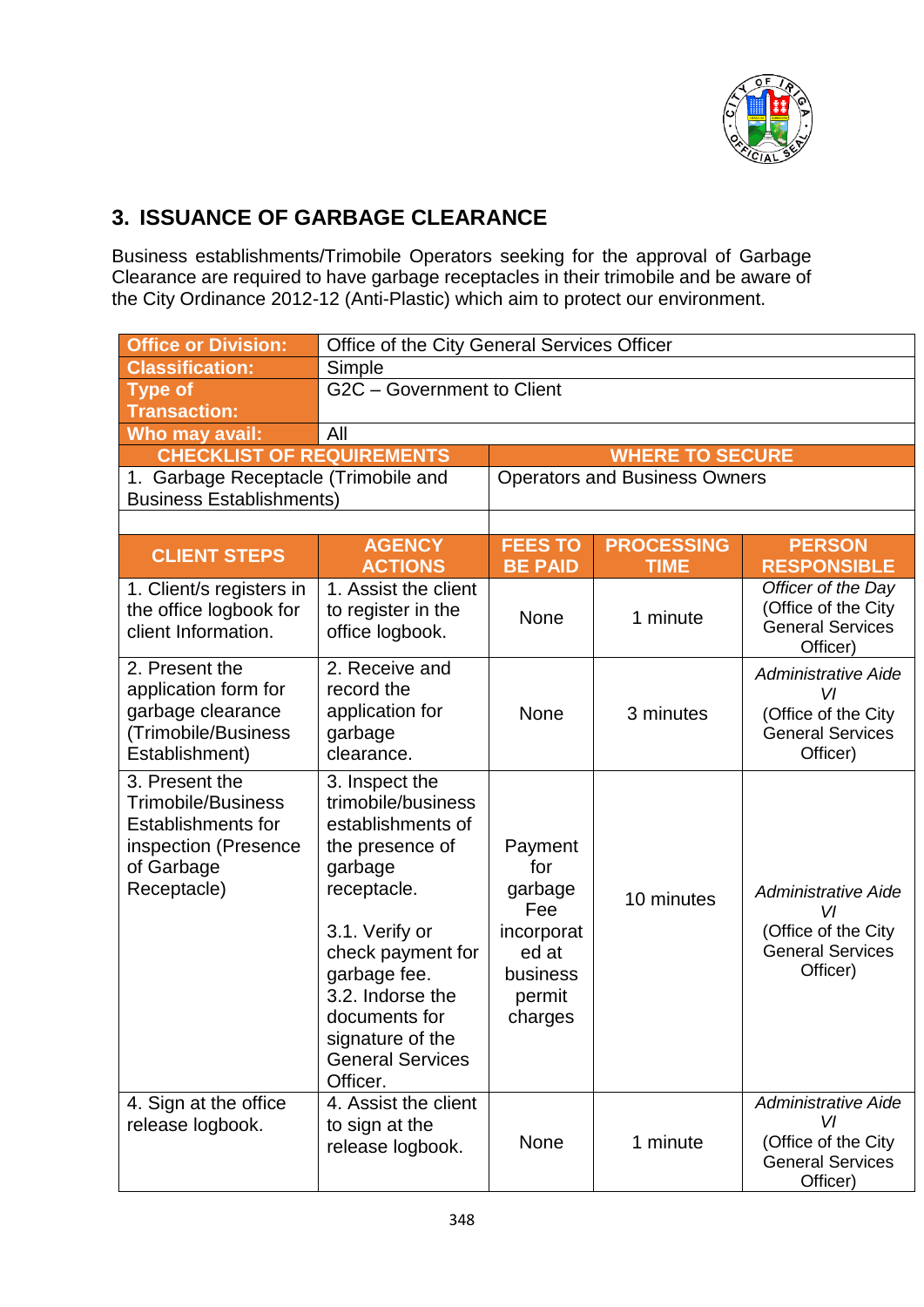

#### **TOTAL** 14 Minutes **4. SECURING PR, PO, QUOTATIONS AND VOUCHER NUMBER FOR PAYMENT FROM LGU TO ANY CLAIMS**

Vouchers of any claims from the Local Government Unit shall accomplished forms and/or documents needed and request for PO and PR number in accordance with COA Circular on Supply and Property Management.

| <b>Office or Division:</b>                                | Office of the City General Services Officer                                                                       |                                     |                   |                                                                     |  |
|-----------------------------------------------------------|-------------------------------------------------------------------------------------------------------------------|-------------------------------------|-------------------|---------------------------------------------------------------------|--|
| <b>Classification:</b>                                    | Simple                                                                                                            |                                     |                   |                                                                     |  |
| <b>Type of Transaction:</b>                               | G2C - Government to Client                                                                                        |                                     |                   |                                                                     |  |
| Who may avail:                                            | All                                                                                                               |                                     |                   |                                                                     |  |
| <b>CHECKLIST OF REQUIREMENTS</b>                          |                                                                                                                   | <b>WHERE TO SECURE</b>              |                   |                                                                     |  |
| 1. Duly approved/signed form for PR, PO,                  |                                                                                                                   | <b>City General Services Office</b> |                   |                                                                     |  |
| Quotations and vouchers                                   |                                                                                                                   |                                     |                   |                                                                     |  |
| 2. Copyof the approved PR and PO                          | <b>City General Services Office</b>                                                                               |                                     |                   |                                                                     |  |
| <b>CLIENT STEPS</b>                                       | <b>AGENCY</b>                                                                                                     | <b>FEES TO</b>                      | <b>PROCESSING</b> | <b>PERSON</b>                                                       |  |
|                                                           | <b>ACTIONS</b>                                                                                                    | <b>BE PAID</b>                      | <b>TIME</b>       | <b>RESPONSIBLE</b>                                                  |  |
| 1. Submit the voucher                                     | 1. Receive the<br>voucher.<br>1.1. Review the<br>entire documents<br>1.2. Records and<br>numbers the<br>documents | <b>None</b>                         | 15 minutes        | Clerk<br>(Office of the City<br><b>General Services</b><br>Officer) |  |
| 2. Sign and furnish a<br>copy of the<br>documents needed. | 2. Release of the<br>Approved and<br>numbered<br>vouchers.                                                        | <b>None</b>                         | 2 minutes         | Clerk<br>(Office of the City<br><b>General Services</b><br>Officer) |  |
| <b>TOTAL</b>                                              |                                                                                                                   |                                     | 17 Minutes        |                                                                     |  |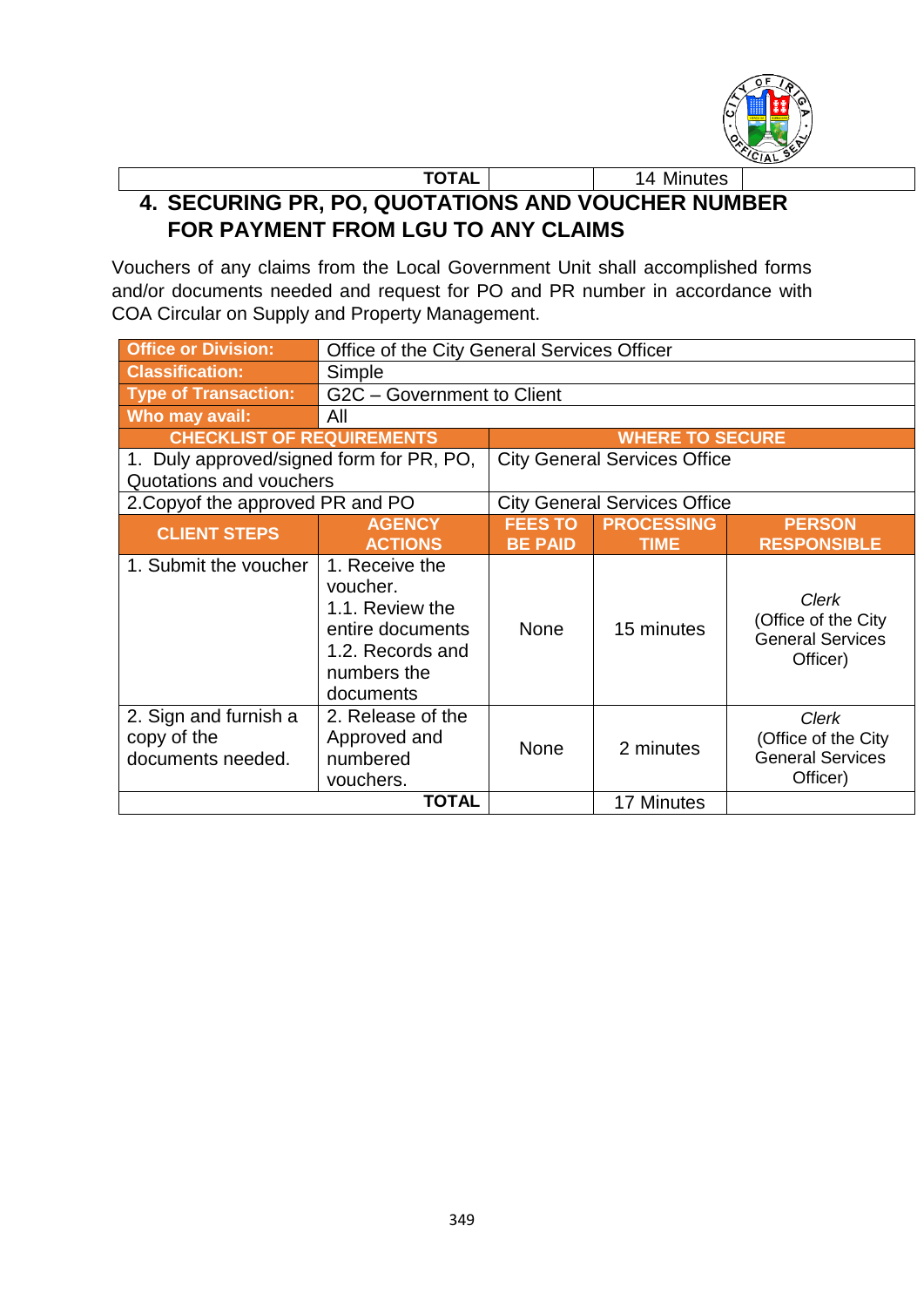

# **OFFICE OF THE CITY GENERAL SERVICES**

# **INTERNAL SERVICES**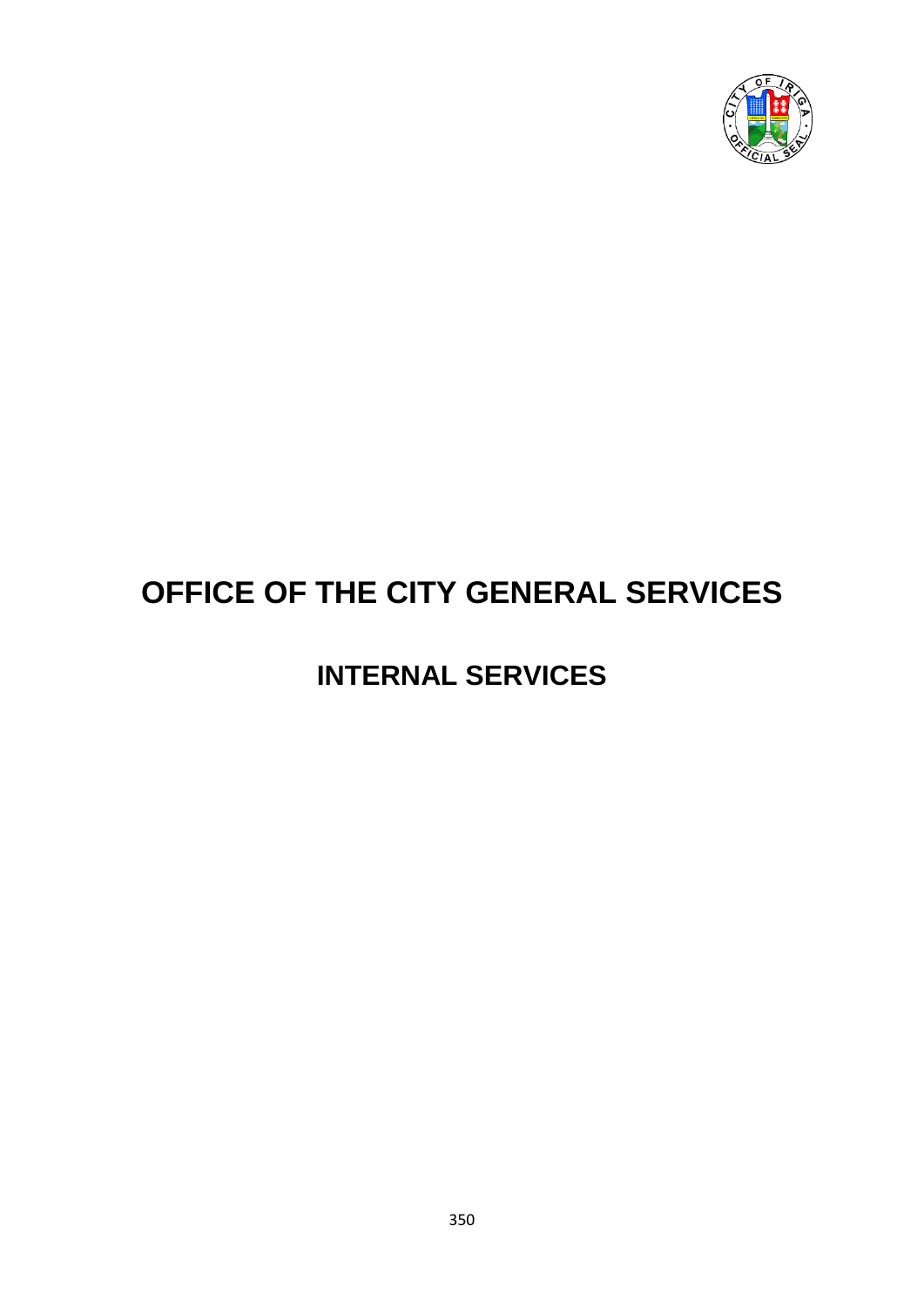

## **1. TURN-OVER OF UNSERVICEABLE GOVERNMENT PROPERTIES AND EQUIPMENT**

Every department shall render their accounts to the City General Services Office semiannually in accordance with COA Circular on Supply and Property Management and shall turn-over to the same office the Unserviceable Property accounted to the office concerned for proper safe keeping and for record purposes.

| <b>Office or Division:</b>                                                    | Office of the City General Services Officer                                                                                                                                                                                                                                                                                                            |                                  |                                  |                                                                                             |
|-------------------------------------------------------------------------------|--------------------------------------------------------------------------------------------------------------------------------------------------------------------------------------------------------------------------------------------------------------------------------------------------------------------------------------------------------|----------------------------------|----------------------------------|---------------------------------------------------------------------------------------------|
| <b>Classification:</b>                                                        | Simple                                                                                                                                                                                                                                                                                                                                                 |                                  |                                  |                                                                                             |
| <b>Type of Transaction:</b>                                                   | G2C - Government to Client                                                                                                                                                                                                                                                                                                                             |                                  |                                  |                                                                                             |
| Who may avail:                                                                | All                                                                                                                                                                                                                                                                                                                                                    |                                  |                                  |                                                                                             |
| <b>CHECKLIST OF REQUIREMENTS</b>                                              |                                                                                                                                                                                                                                                                                                                                                        |                                  | <b>WHERE TO SECURE</b>           |                                                                                             |
| 1. Inventory Report of the unserviceable                                      |                                                                                                                                                                                                                                                                                                                                                        | <b>Concern Office</b>            |                                  |                                                                                             |
| property/equipment duly signed by the<br>requesting officer.                  |                                                                                                                                                                                                                                                                                                                                                        |                                  |                                  |                                                                                             |
| 2. Attachment of Memorandum Receipts                                          |                                                                                                                                                                                                                                                                                                                                                        | <b>Concern Office</b>            |                                  |                                                                                             |
| <b>CLIENT STEPS</b>                                                           | <b>AGENCY</b><br><b>ACTIONS</b>                                                                                                                                                                                                                                                                                                                        | <b>FEES TO</b><br><b>BE PAID</b> | <b>PROCESSING</b><br><b>TIME</b> | <b>PERSON</b><br><b>RESPONSIBLE</b>                                                         |
| 1. Submit Inventory<br>and Inspection Report<br>of Unserviceable<br>Property. | 1. Received the<br>1&I Report.                                                                                                                                                                                                                                                                                                                         | None                             | 2 minutes                        | <b>Administrative Officer</b><br>(Office of the City<br><b>General Services</b><br>Officer) |
| 2. Turn-over of the<br>unserviceable<br>properties.                           | 2. Inspection of<br>items/properties<br>for turn-over<br>2.1 Indorse i&l<br>Report for the<br>approval of turn-<br>over property.<br>2.2. Indorsement<br>of the I&I Report<br>to the City<br>Accountant for<br>signature.<br>2.3. Recording for<br>Supply and<br>property<br>management.<br>2.4. Disposition/<br>Safe Keeping of<br>Return properties. | None                             | 15 minutes                       | Administrative Officer<br>I (Office of the City<br><b>General Services</b><br>Officer)      |
| 3. Acknowledgement<br>of request copy of the<br>1&I Report submitted.         | 3. Release of a<br>copy of I&I Report<br>submitted.                                                                                                                                                                                                                                                                                                    | None                             | 1 minute                         | Administrative Officer<br>I (Office of the City<br><b>General Services</b><br>Officer)      |
|                                                                               | <b>TOTAL</b>                                                                                                                                                                                                                                                                                                                                           |                                  | 15 Minutes                       |                                                                                             |